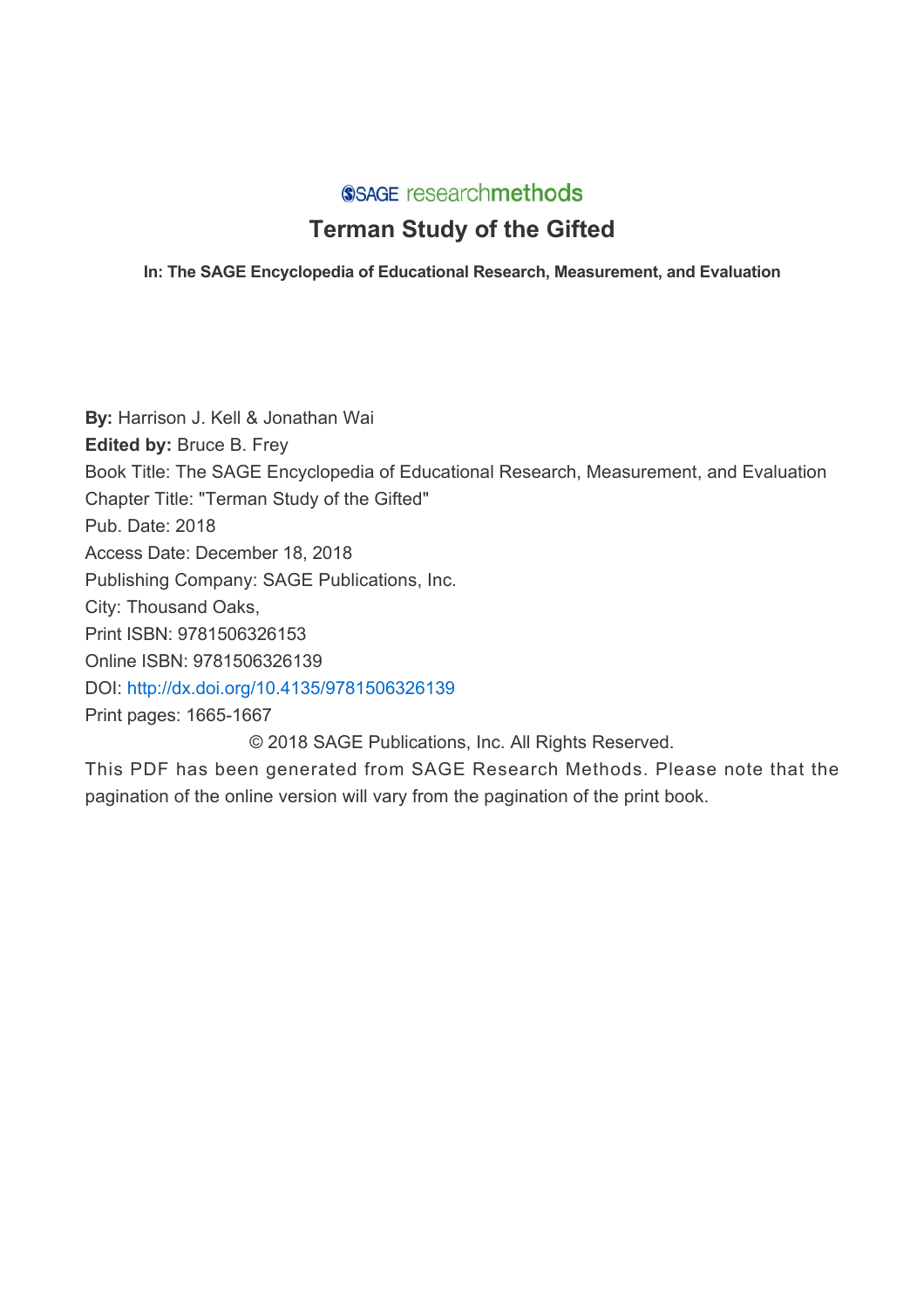The Terman Study of the Gifted (originally known as Genetic Studies of Genius) is one of the most famous longitudinal studies in the history of psychology. In 1921, Lewis M. Terman, professor of psychology in Stanford University, initiated the study and its sample was comprised of 1,528 children (11 years old, on average), all with IQs of 135 or above—placing them in the top 1% of the population at the time. Its participants (Termites) were systematically followed for over 80 years: Comprehensive surveys and interviews investigated all aspects of their lives, including educational and occupational achievements, mental and physical health, marital and parental status, and mortality.

The results of Terman's study provide important insights into the long-term, real-world influence of intelligence as defined and assessed by standardized tests. Terman's work also inspired subsequent studies of the gifted (e.g., Study of Mathematically Precocious Youth), which have replicated and extended many of his findings. This entry describes the genesis and rationale for the study, summarizes the general trends of its findings, and concludes with brief descriptions of some of the study's most notable members.

#### **Origins**

Terman's interest in intelligence long predated his Study of the Gifted: His 1905 dissertation compared the mental and physical abilities of boys identified as being of very high and very low intelligence. In 1916, Terman and his colleagues published their translation of the original Binet–Simon intelligence test. They relied primarily on Stanford–Binet, one of the most widely used IQ tests, to identify children for the Study of the Gifted.

Nearly all the children identified for the study lived in California cities (where the search was largely limited to) and the majority came from middle- to upper-class households. A major impetus for the study was to disprove the stereotype that highly intelligent children were physically frail, socially incompetent, and emotionally maladjusted; "early ripe, early rot" was a phrase often used to describe them. Terman believed that gifted children were in fact superior in many ways to children of average intelligence and that by identifying them early on, they could be given the appropriate opportunities that would allow them to develop into society's leaders. (Like many of his contemporaries, Terman was a proponent of eugenics, although his views were not as extreme as those many others held at the time.)

#### **Summary of Findings**

The study produced an avalanche of data: five books, one monograph, and hundreds of articles. When they were initially assessed, the Termites put the lie to the early ripe, early rot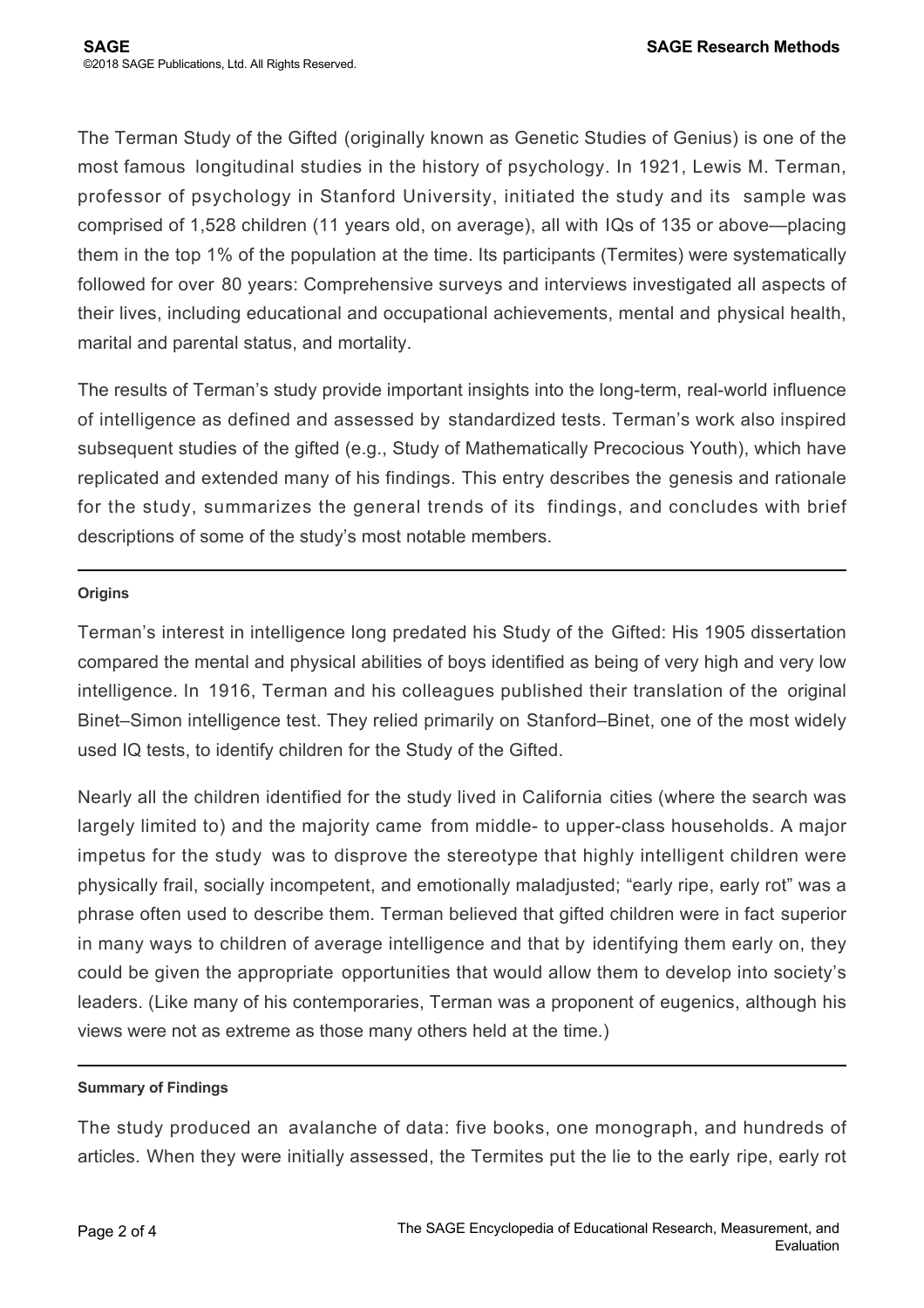stereotype: Compared to children of the same age, but of average intelligence, participants were taller, heavier, and stronger; had the same rate of contagious diseases; better nutrition; and were equally emotionally well adjusted. Gifted children were as interested in sports as children of average intelligence, reported spending an average of over 2 hours per day with children outside of school, and did not report being teased significantly more than "normal" children. The gifted did, however, evince slightly less interest in competitive games, were rated as somewhat less sociable, and reported playing alone slightly more than children from the general population.

As they matured, the Termites obtained numerous positive outcomes at many times the rate of individuals of average intelligence: two thirds earned bachelor's degrees (10 times the rate of the general population at the time) and 8 times as many earned doctoral degrees as typical college graduates. Their occupational attainment was similarly impressive, with 95% of men working in jobs categorized as "professional" or "high-level business" by the U.S. Census Bureau and receiving income that was 4 times greater than that of the general population. (Owing to the lack of opportunities at the time, women's career outcomes were less impressive.)

Over 90% of participants married and over 80% had children. The gifted remained healthier than the general population as they aged, lived an average of approximately 10 years longer, and retained their place in the top 1% of intelligence, as evidenced by IQ tests they were given later in life. The gifted did not exceed the general population in all ways, however, and they fared no better in terms of alcoholism, suicide, and divorce.

## **Notable Participants**

Many Termites were remarkably successful. Lee J. Cronbach and Robert R. Sears were two eminent psychologists—and their own subjects, as they were highly involved in the study in its later years. Ancel Keys invented the K-ration. Jess Oppenheimer created, produced, and wrote I Love Lucy. Edward Dmytryk directed 23 films, one of which (Crossfire) earned Academy Award nominations for Best Picture and Best Director. L. Sprague de Camp was an awardwinning fantasy and science fiction writer. Norris Bradbury was director of Los Alamos National Laboratory. Shelley Smith Mydans was a novelist and reporter for Life and Time. William A. P. White, writing under the pen name "Anthony Boucher," was one of the original editors of The Magazine of Fantasy and Science Fiction. Douglas McGlashan Kelley was the chief psychiatrist during the Nuremberg trials.

Despite the incredible accomplishments of an elite sample of Termites, and the study population as a whole, the Study of the Gifted did not produce any "indisputable geniuses,"